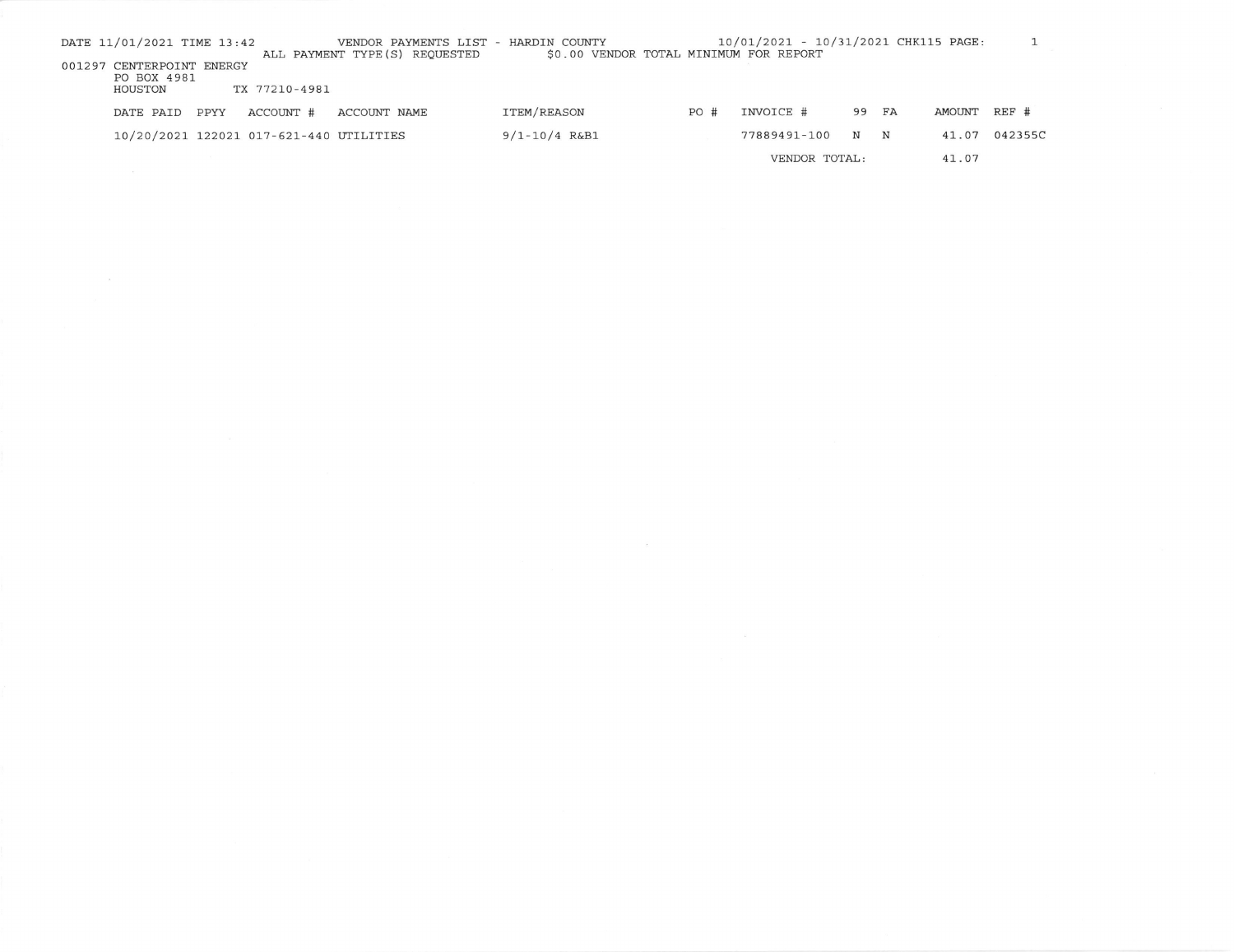| DATE 11/01/2021 TIME 13:41                             |      |                                                                                                                               | VENDOR PAYMENTS LIST<br>ALL PAYMENT TYPE (S) REQUESTED | - HARDIN COUNTY<br>\$0.00 VENDOR TOTAL MINIMUM FOR REPORT     |               |      | 10/01/2021 - 10/31/2021 CHK115 PAGE:             |             |             |                          |                               |
|--------------------------------------------------------|------|-------------------------------------------------------------------------------------------------------------------------------|--------------------------------------------------------|---------------------------------------------------------------|---------------|------|--------------------------------------------------|-------------|-------------|--------------------------|-------------------------------|
| 000301 CITY OF SILSBEE<br>1220 HWY 327 EAST<br>SILSBEE |      | TX 77656                                                                                                                      |                                                        |                                                               |               |      |                                                  |             |             |                          |                               |
| DATE PAID                                              | PPYY | ACCOUNT #                                                                                                                     | ACCOUNT NAME                                           | ITEM/REASON                                                   |               | PO # | INVOICE #                                        | 99          | FA          | AMOUNT                   | $REF$ #                       |
|                                                        |      | 10/20/2021 122021 017-622-440 UTILITIES<br>10/29/2021 012022 017-621-440 UTILITIES<br>10/29/2021 012022 017-621-440 UTILITIES |                                                        | $9/6 - 9/20$ R&B2<br>$9/20 - 10/20$ SHOP<br>9/20-10/20 OFFICE |               |      | $040880001 - 09$<br>160670001-10<br>160650001-10 | N<br>N<br>N | N<br>N<br>N | 32.50<br>16.25<br>112.30 | 042357C<br>042542C<br>042542C |
|                                                        |      |                                                                                                                               |                                                        |                                                               | VENDOR TOTAL: |      |                                                  |             | 161.05      |                          |                               |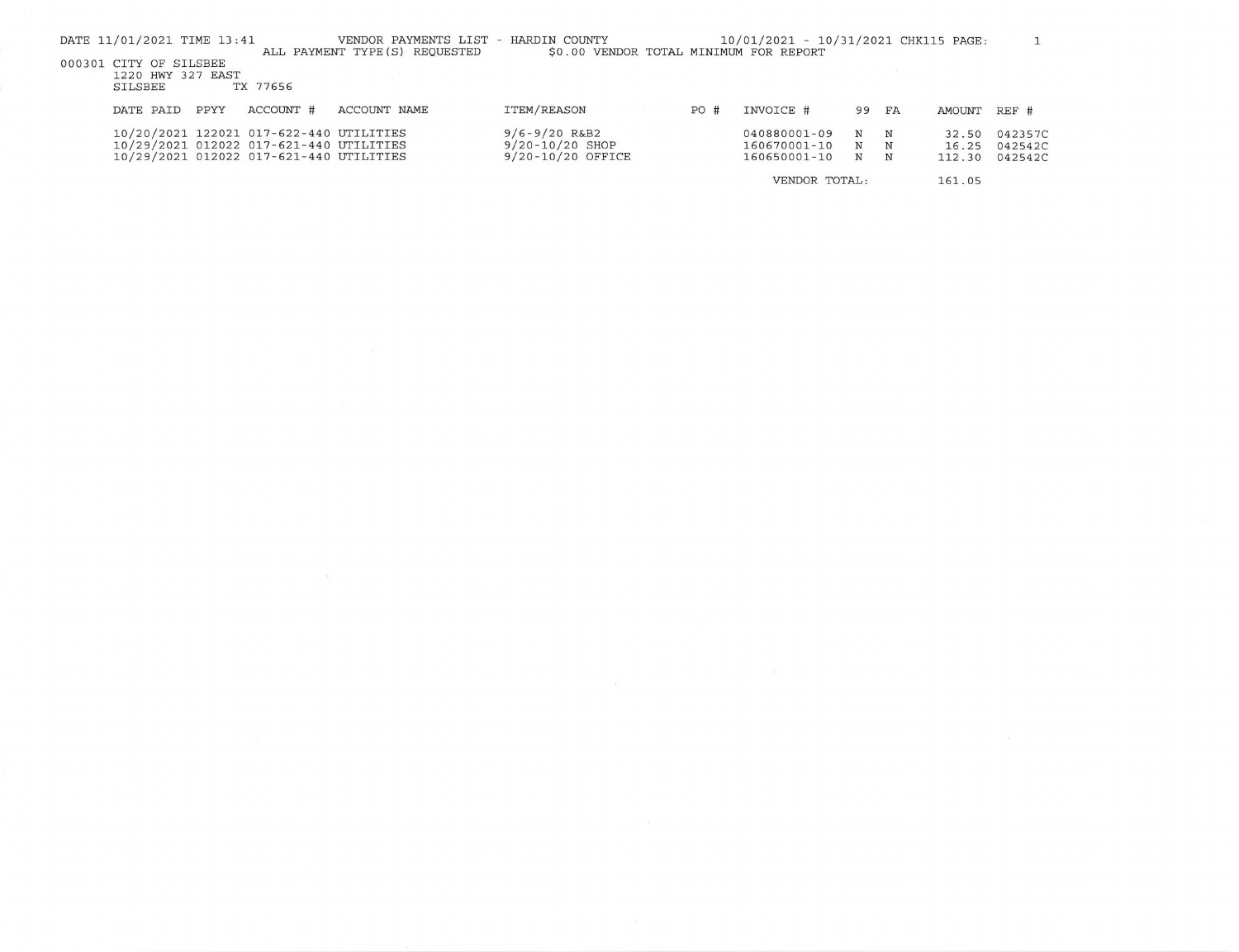| DATE 11/01/2021 TIME 13:41                       | VENDOR PAYMENTS LIST - HARDIN COUNTY                                                        |                                            |     | 10/01/2021 - 10/31/2021 CHK115 PAGE: |                  |                 |                    |
|--------------------------------------------------|---------------------------------------------------------------------------------------------|--------------------------------------------|-----|--------------------------------------|------------------|-----------------|--------------------|
| 001126 LUMBERTON MUD<br>PO BOX 8065<br>LUMBERTON | ALL PAYMENT TYPE (S) REQUESTED<br>TX 77657                                                  | \$0.00 VENDOR TOTAL MINIMUM FOR REPORT     |     |                                      |                  |                 |                    |
| PPYY<br>DATE PAID                                | ACCOUNT #<br>ACCOUNT NAME                                                                   | ITEM/REASON                                | PO# | INVOICE #                            | 99 FA            | AMOUNT REF #    |                    |
|                                                  | 10/14/2021 122021 010-660-334 SUPPLIES-LUMBERTON<br>10/27/2021 122021 017-624-440 UTILITIES | $9/1 - 10/1$ CONCES<br>$9/16 - 10/15$ R&B4 |     | 02161507-100<br>13191000-101         | N<br>N<br>N<br>N | 41.49<br>191.63 | 042342C<br>042529C |
|                                                  |                                                                                             |                                            |     | VENDOR TOTAL:                        |                  | 233.12          |                    |

 $\tilde{\chi}$ 

 $\lambda$ 

the control of the control of the control of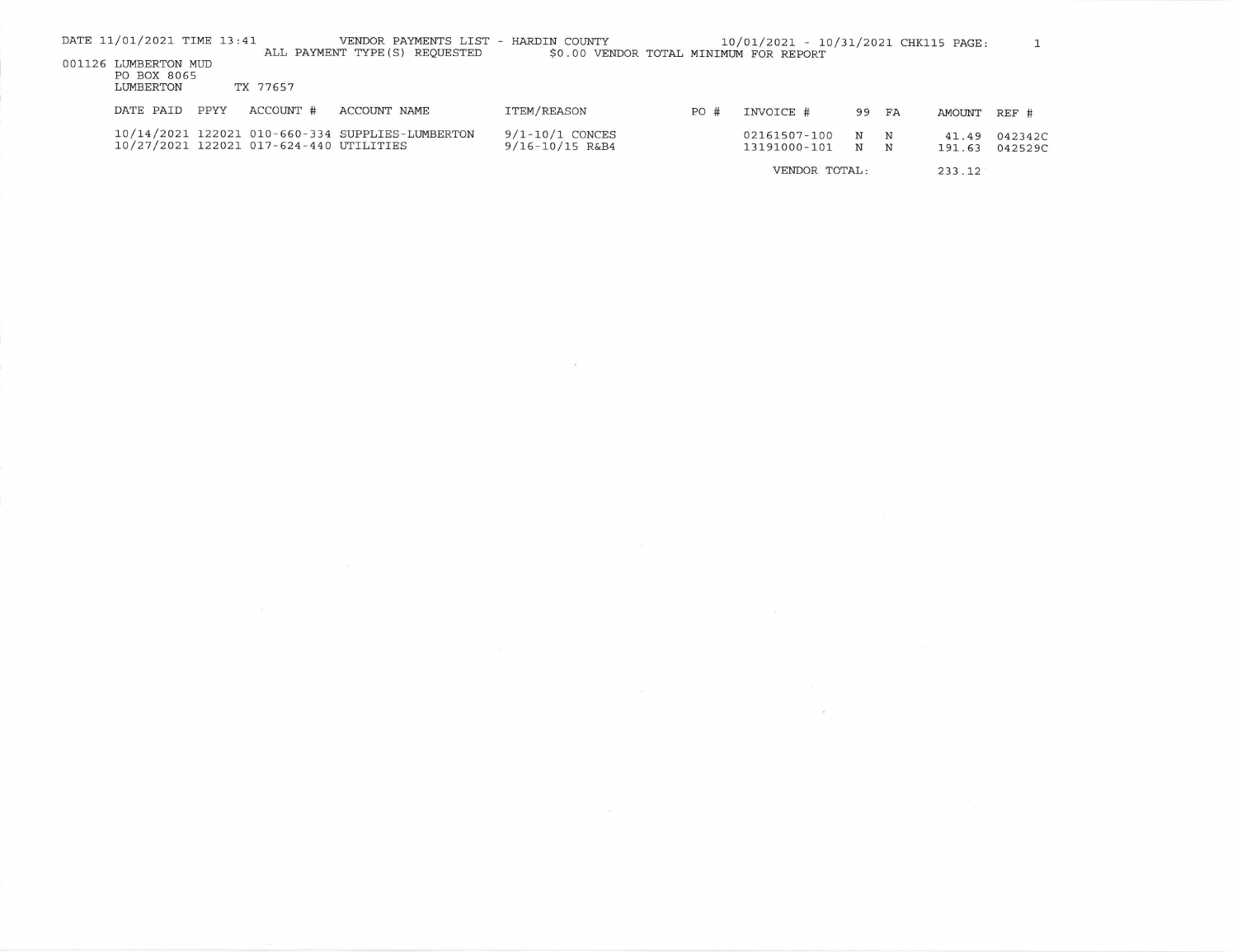| DATE 11/01/2021 TIME 13:40 |      |                                         | VENDOR PAYMENTS LIST - HARDIN COUNTY<br>ALL PAYMENT TYPE (S) REQUESTED | \$0.00 VENDOR TOTAL MINIMUM FOR REPORT |     | 10/01/2021 - 10/31/2021 CHK115 PAGE: |       |        |               |
|----------------------------|------|-----------------------------------------|------------------------------------------------------------------------|----------------------------------------|-----|--------------------------------------|-------|--------|---------------|
| P O BOX 286                |      | 001792 WEST HARDIN WATER SUPPLY CORP    |                                                                        |                                        |     |                                      |       |        |               |
| SARATOGA                   |      | TX 77585                                |                                                                        |                                        |     |                                      |       |        |               |
| DATE PAID                  | PPYY | ACCOUNT #                               | ACCOUNT NAME                                                           | ITEM/REASON                            | PO# | INVOICE #                            | 99 FA | AMOUNT | $REF$ #       |
|                            |      | 10/06/2021 122021 017-623-440 UTILITIES |                                                                        | $9/16$ READ                            |     | 1171-092321                          | N N   |        | 23.50 042139C |
|                            |      |                                         |                                                                        |                                        |     | VENDOR TOTAL:                        |       | 23.50  |               |

 $\label{eq:2.1} \frac{1}{\sqrt{2}}\left(\frac{1}{\sqrt{2}}\right)^{2} \left(\frac{1}{\sqrt{2}}\right)^{2} \left(\frac{1}{\sqrt{2}}\right)^{2} \left(\frac{1}{\sqrt{2}}\right)^{2} \left(\frac{1}{\sqrt{2}}\right)^{2} \left(\frac{1}{\sqrt{2}}\right)^{2} \left(\frac{1}{\sqrt{2}}\right)^{2} \left(\frac{1}{\sqrt{2}}\right)^{2} \left(\frac{1}{\sqrt{2}}\right)^{2} \left(\frac{1}{\sqrt{2}}\right)^{2} \left(\frac{1}{\sqrt{2}}\right)^{2} \left(\$ 

 $\label{eq:R1} \mathbf{z} = \mathbf{z} + \mathbf{z} + \mathbf{z} + \mathbf{z} + \mathbf{z} + \mathbf{z} + \mathbf{z} + \mathbf{z} + \mathbf{z} + \mathbf{z} + \mathbf{z} + \mathbf{z} + \mathbf{z} + \mathbf{z} + \mathbf{z} + \mathbf{z} + \mathbf{z} + \mathbf{z} + \mathbf{z} + \mathbf{z} + \mathbf{z} + \mathbf{z} + \mathbf{z} + \mathbf{z} + \mathbf{z} + \mathbf{z} + \mathbf{z} + \mathbf{z} + \mathbf{z} + \math$